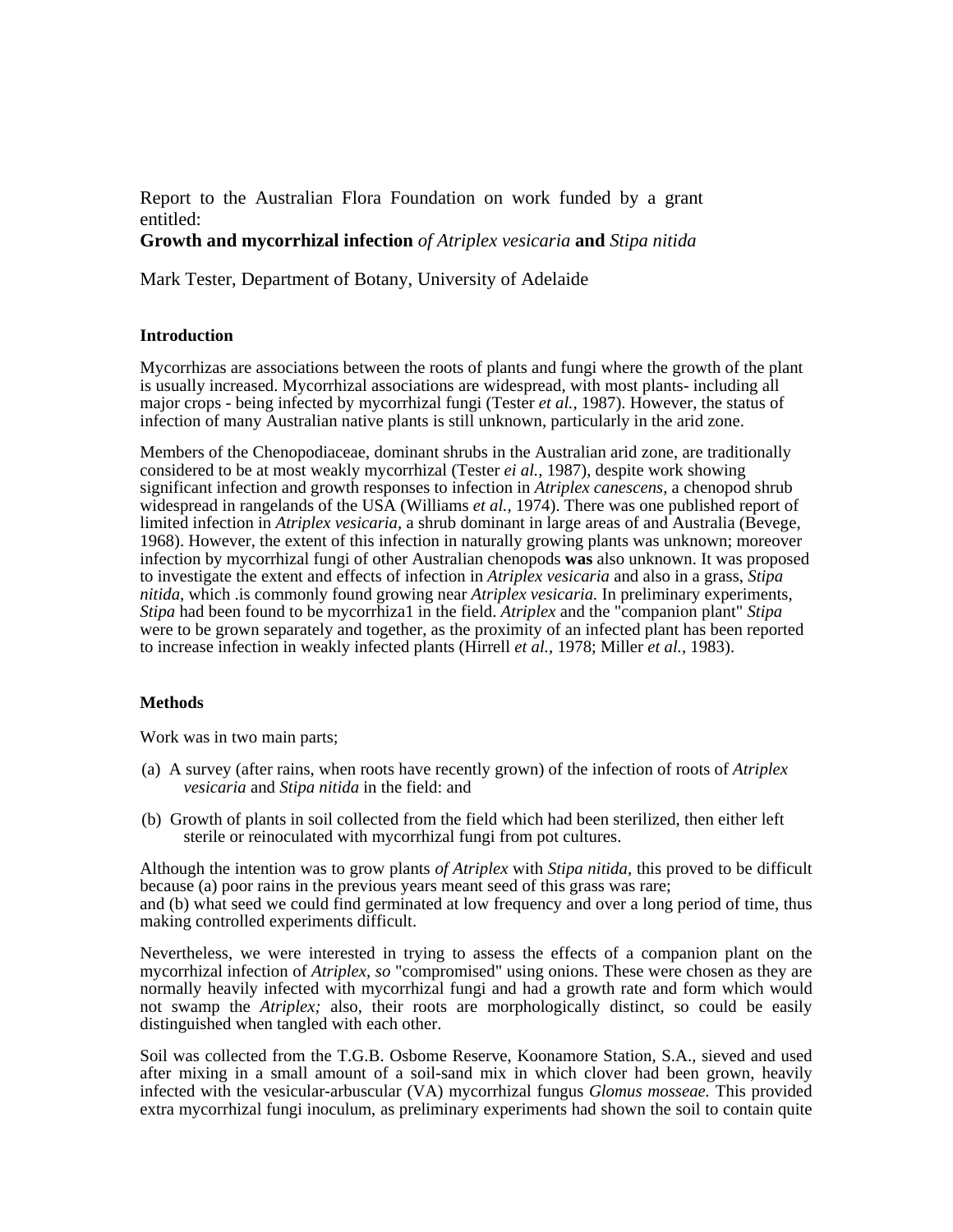low amounts of mycorrhizal inoculum.

Plants were grown in 1kg pots in the glasshouse at the Department of Botany, University of Adelaide, for three months, at which time they were harvested. Roots were washed from the soil, cleared in 10% KOH for three days, rinsed in 1M HC1, stained with trypan blue in lactophenol (Phillips & Hayman, 1970), and stored in glycerine. Percentage infection was scored using the line intersect method (Tennant, 1975).

In addition to the experiments with *Atriplex,* a second set of experiments was run using a very widespread chenopod, *Enchylaena tomentosa.* Seeds of this plant were collected from coastal dunes in Adelaide, and proved to be easily grown in coastal dune soil. In fact the ease of growth of *Enchylaena* enabled more detailed experiments to be done with this plant than with *Atriplex,* causing a slight change in emphasis of the project.

In all experiments, two plants per pot were grown, either two onion plants, two chenopod plants, or one chenopod and one onion grown together. The onions were grown separately from the chenopods to measure the infectivity of the soil, and helped account for the possibility that the chenopods repressed or killed the propagules.

### **Results**

Field collections were only successful later in the year, as incorrect staining techniques were initially used. The problem was due to the very high tannin content of roots, making visualization of structures in the cortex very difficult. To try to alleviate this problem, roots were rinsed in bleach after being cleared in KOH. Although this procedure effectively removed tannins, it appeared to prevent the binding of the trypan blue stain to the chitin of the mycorrhizal fungal walls. New procedures were developed to remove the tannins, which avoided this problem - one involved a long series of alternating treatments in KOH and HC1 prior to staining; the other used the conventional staining procedure, after which roots were cleared in bleach and then restained. The former technique gave better staining but poorer clearing, whereas the second technique cleared roots better, but mainly stained just vesicles. These techniques were only developed towards the end of the project, and were thus only used on roots from about four field collections. Nevertheless it was found in all collections thai both *Atriplex vesicaria* and *Enchylaena tomentosa* were clearly infected with mycorrhiza1 fungi. Degrees of infection ranged from 4 to 20%, and primarily consisted of intracortical hyphae and large vesicles. Arbuscules were not seen. Unfortunately, due to the relatively small number of successful collections made, it was not possible to determine any effects of season; topography, neighbouring plants etc. on the mycorrhizal infection, at least for plants in the field.

In contrast the experiments on pot-grown plants showed clear effects of companion plants on the development of mycorrhizal infection. Plants of *Atriplex* grown alone were uninfected, but when grown with onions and/or *Stipa* were infected with vesicular mycorrhizal fungus, so 14 to 45% of their root length was colonized. (Infection of the onions ranged from 56 to 67%, of the *Stipa* from 16 to 33%.)

Plants of *Enchylaena* showed a similar stimulation of infection when grown with a usually mycorrhizal companion plant. When grown alone, no infection was observed in the roots of *Enchylaena;* but when grown in pots with onions, infection was regularly observed, with the fraction of root colonized ranging from 6 to 50%, depending on the type of soil in which the plants had been grown and the time for which the plants had been growing. Infection tended to increase with time, and was greater in a (very nutrient-poor) acid-washed sand than in sand collected from coastal dunes.

### **Conclusions**

These results provide the most thorough documentation published to date of infection in Australian chenopods, a group of plants normally considered to be, at most, weakly mycorrhizal.